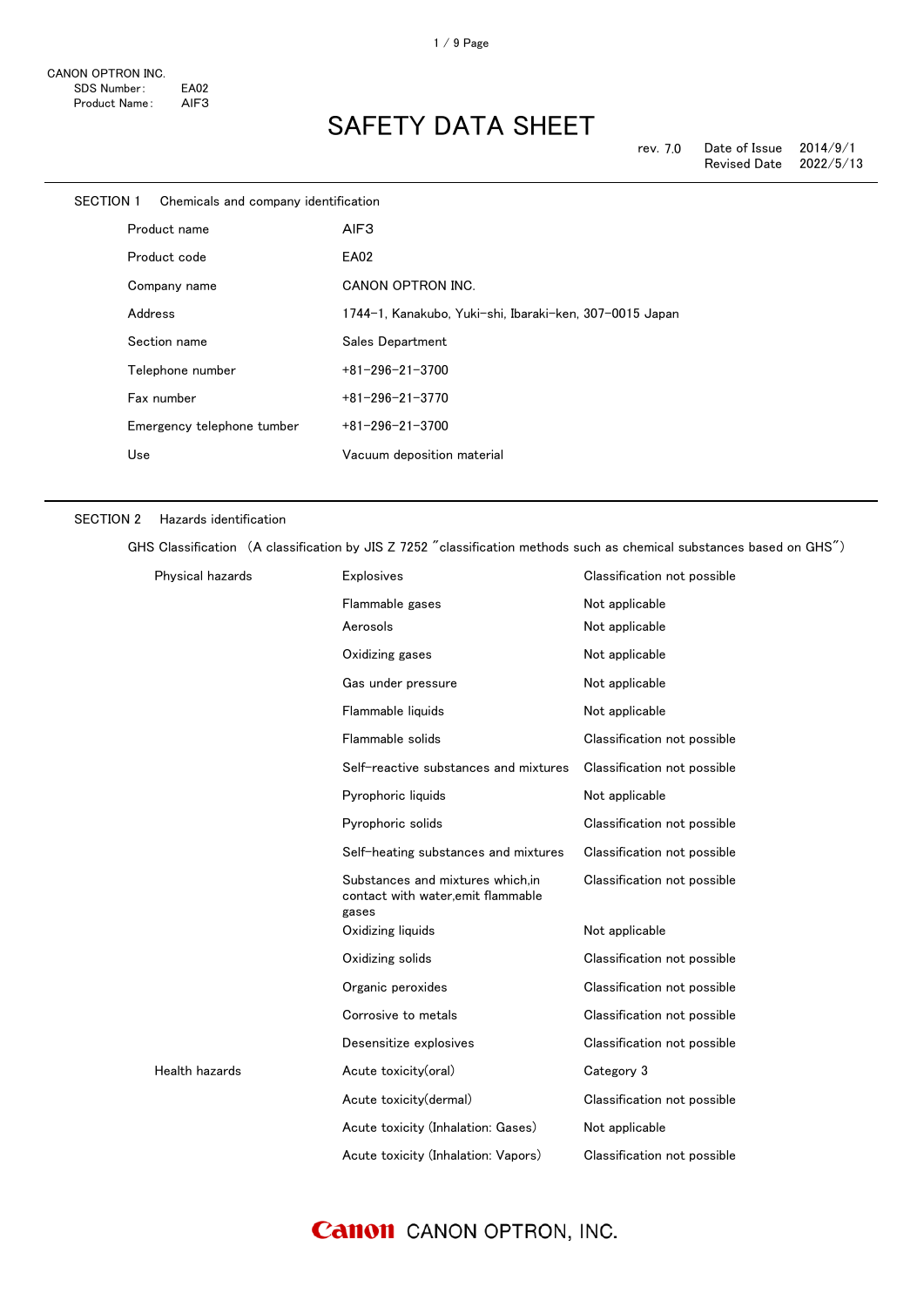|                       | Acute toxicity (Inhalation: Dusts and<br>mists)                                   | Classification not possible |
|-----------------------|-----------------------------------------------------------------------------------|-----------------------------|
|                       | Skin corrosion/irritation                                                         | Classification not possible |
|                       | Serious eye damage/eye irritation                                                 | Category 2A                 |
|                       | Respiratory sensitization                                                         | Classification not possible |
|                       | Skin sensitization                                                                | Classification not possible |
|                       | Germ cell mutagenicity                                                            | Classification not possible |
|                       | Carcinogenicity                                                                   | Classification not possible |
|                       | Reproductive toxicity                                                             | Category 2                  |
|                       | Reproductive toxicity, effects on or via Classification not possible<br>lactation |                             |
|                       | Specific target organ toxicity (single<br>exposure)                               | Category 3                  |
|                       | Specific target organ toxicity (repeated<br>exposure)                             | Category 1                  |
|                       | Aspiration hazard                                                                 | Classification not possible |
| Environmental hazards | Hazardous to the aquatic environment<br>Short-term(acute)                         | Classification not possible |
|                       | Hazardous to the aquatic environment<br>Long-term(chronic)                        | Classification not possible |
|                       | Hazardous to the ozone layer                                                      | Classification not possible |

Label elements



Toxic if swallowed.

Causes serious eye irritation. May cause respiratory irritation.



Signal word **Danger** 

Dangerous goods hazard information

Precautionary statements

【Safety measures】 Obtain special instructions before use. Do not handle until all safety precautions have been read and understood. Do not breathe dust/fume/gas/mist/vapours/spray. Wash hands thoroughly after handling. Do not eat, drink or smoke when using this product. Wear Protective glovess/protective clothing/eye protection/face protection.

### **Canon** CANON OPTRON, INC.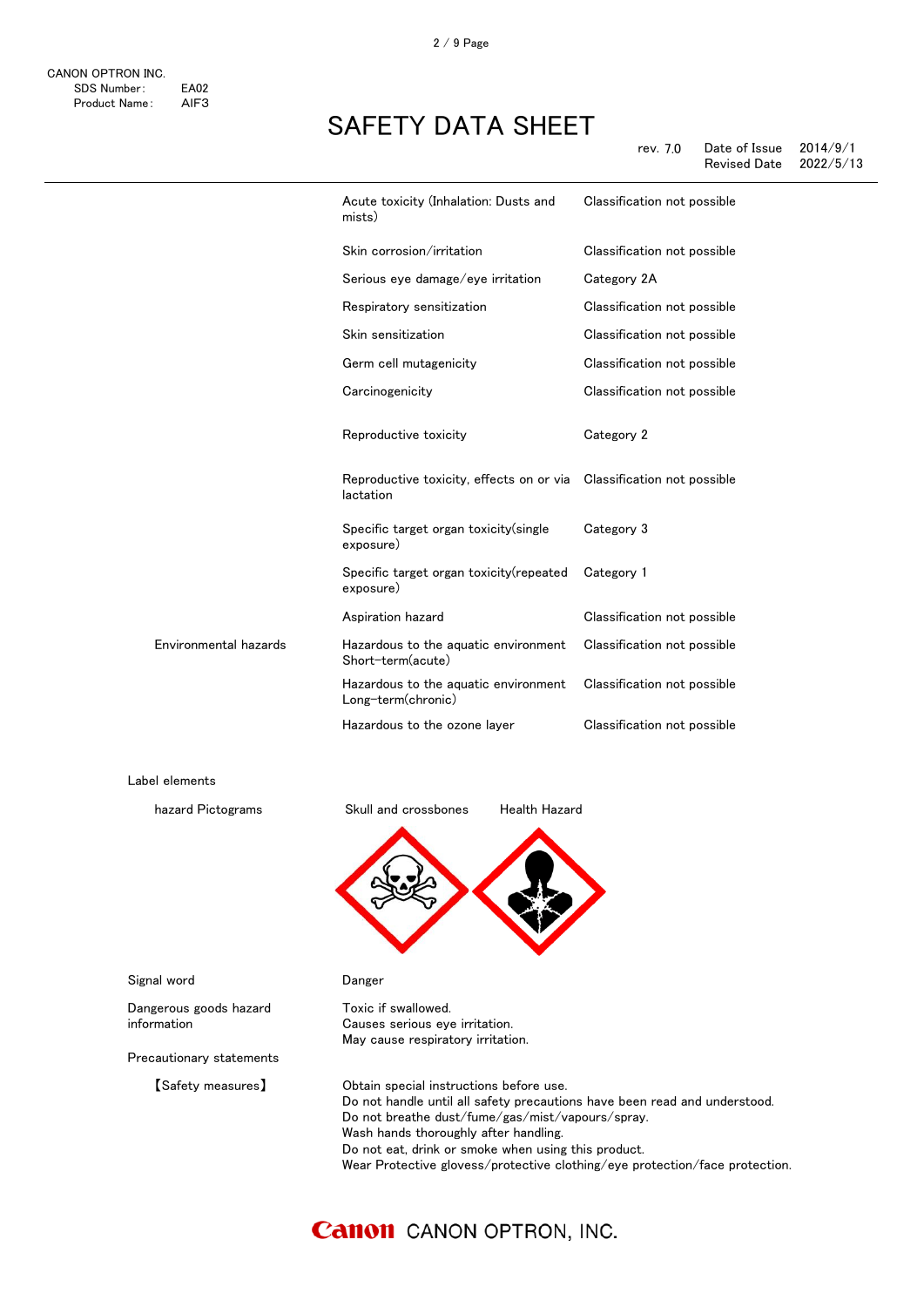rev. 7.0 Date of Issue 2014/9/1 Revised Date

| [First-aid measures]   | IF SWALLOWED: Immediately call poison center or doctor/physician.<br>IF IN EYES: Rinse cautiously with water for several minutes. Remove contact<br>lenses, if present and easy to do. Continue rinsing.<br>IF exposed or concerned: Call poison center or doctor/physician.<br>If exposed or concerned: Get medical advice/attention.<br>Get medical advice/attention if you feel unwell.<br>Specific treatment.<br>Rinse mouth.<br>If eye irritation persists: Get medical advice/attention. |
|------------------------|------------------------------------------------------------------------------------------------------------------------------------------------------------------------------------------------------------------------------------------------------------------------------------------------------------------------------------------------------------------------------------------------------------------------------------------------------------------------------------------------|
| [Storage]              | Store locked up.                                                                                                                                                                                                                                                                                                                                                                                                                                                                               |
| [Disposal]             | Dispose of contents/container in accordance with national regulations.                                                                                                                                                                                                                                                                                                                                                                                                                         |
| <b>[Other hazards]</b> |                                                                                                                                                                                                                                                                                                                                                                                                                                                                                                |

#### SECTION 3 Composition/information on ingredients

| Substance/Mixture                                              | Substance                                                                                                                                                                                                           |
|----------------------------------------------------------------|---------------------------------------------------------------------------------------------------------------------------------------------------------------------------------------------------------------------|
| Chemical name                                                  | Aluminum fluoride                                                                                                                                                                                                   |
| Chemical formula                                               | A/F3                                                                                                                                                                                                                |
| Concentration or concentration<br>range                        | 99.9%                                                                                                                                                                                                               |
| CAS No.                                                        | $7784 - 18 - 1$                                                                                                                                                                                                     |
| <b>TSCA Inventry</b>                                           | Aluminum fluoride (AIF3)                                                                                                                                                                                            |
| <b>EINECS</b> number                                           | $232 - 051 - 1$                                                                                                                                                                                                     |
| Radioactive information                                        | Radioactive substances are not used as the material. Therefore, there is no<br>reason that ionizing radiation would be generated.                                                                                   |
| <b>SECTION 4</b><br>First aid measures                         |                                                                                                                                                                                                                     |
| Inhalation                                                     | Remove person to fresh air and keep comfortable for breathing.<br>Get medical advice/attention if you feel unwell.                                                                                                  |
| Skin contact                                                   | Take off immediately all contaminated clothing. Rinse affected areas with<br>water/shower.<br>IF ON SKIN: Wash with plenty of soap and water.<br>If skin irritation or rash occurs: : Get medical advice/attention. |
| Eye contact                                                    | Rinse cautiously with water for several minutes. Remove contact lenses, if<br>present and easy to do. Continue rising.<br>If eye irritation persists: Get medical advice/attention.                                 |
| Ingestion                                                      | Rinse mouth.<br>Get medical advice/attention.                                                                                                                                                                       |
| Most important symptoms and<br>effects, both acute and delayed | Inhalation: Coughing, shortness of breath, sore throat.<br>Skin contact: Pain, reddening.                                                                                                                           |
| Protection of first aiders                                     | Rescuers, wear suitable protective equipment as the situation demands.                                                                                                                                              |
| Special precautions for physicians                             | No data available                                                                                                                                                                                                   |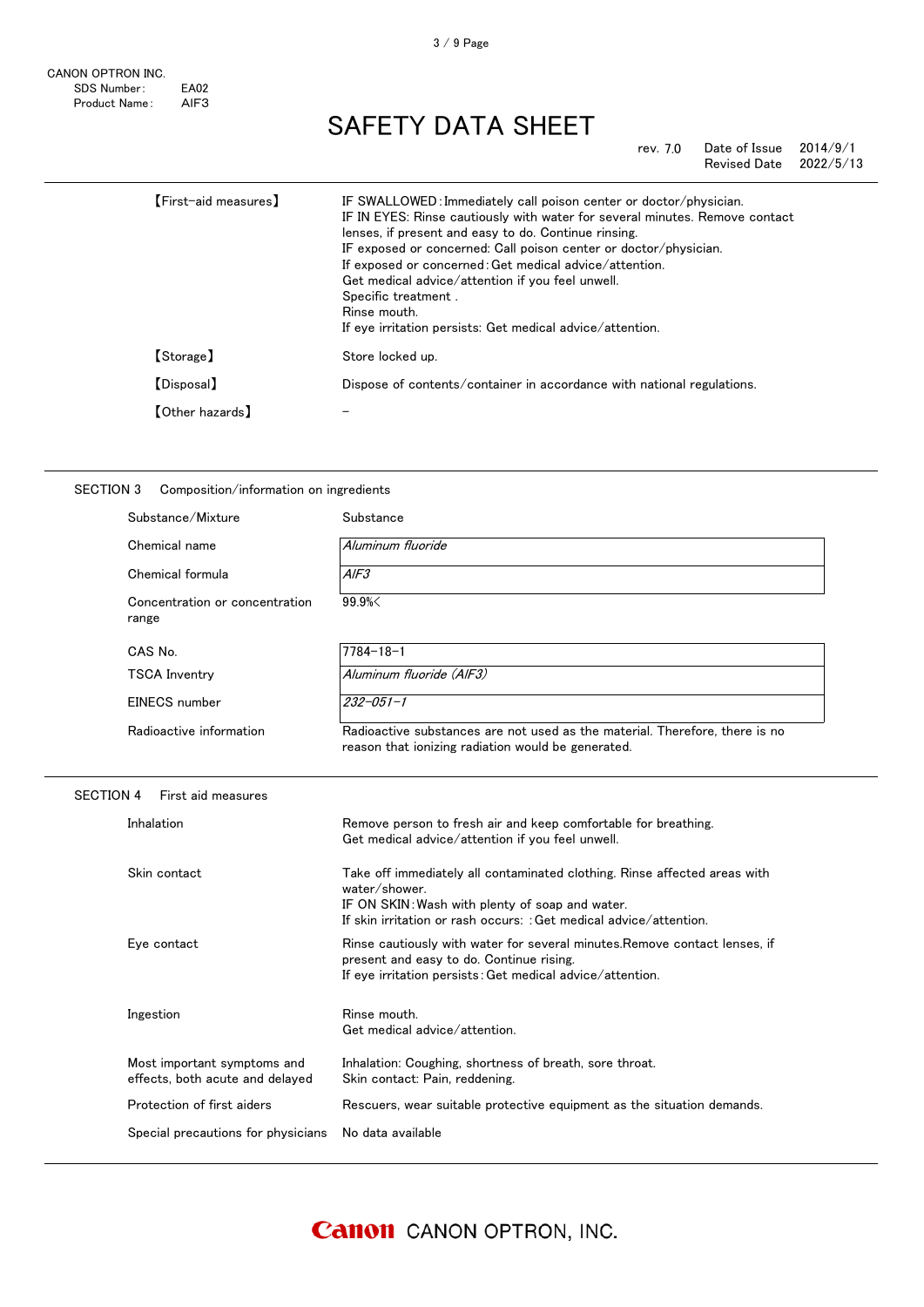| <b>SECTION 5</b> | <b>Firefighting measures</b>                                               |                                                                                                                                                                                                                                       |
|------------------|----------------------------------------------------------------------------|---------------------------------------------------------------------------------------------------------------------------------------------------------------------------------------------------------------------------------------|
|                  | Suitable extinguishing media                                               | Water spray, foam fire extinguishing agent, powder fire extinguishing agent,<br>carbon dioxide gas, dry sand such                                                                                                                     |
|                  | Unsuitable extinguishing media                                             | Because a fire might spread through the outskirts, It avoid direct stick irrigation.                                                                                                                                                  |
|                  | Specific hazards                                                           | It is non-inflammable and itself does not burn, but releases irritating or toxic<br>Hume (or gas) at the time of a fire because the product concerned contains<br>halogen (F) in molecules.                                           |
|                  | Specific extinguishing methods                                             | It move a container from the fire area if not dangerous.<br>Eliminate all ignition sources if safe to do so.                                                                                                                          |
|                  | Special protective equipment for<br>firefighters                           | On the occasion of fire extinguishing work, It wear appropriate personal<br>protective equipment and rescue suit.                                                                                                                     |
| <b>SECTION 6</b> | Accidental release measures                                                |                                                                                                                                                                                                                                       |
|                  | Personal precautions, protective<br>equipment, and emergency<br>procedures | It isolate appropriate distance in all way promptly as a leak area.<br>It prohibit the entrance except the person concerned.<br>Ventilate Before delving into an enclosed area.<br>Remove all sources of ignition.                    |
|                  | Environmental precautions                                                  | It should not be released to the environment.                                                                                                                                                                                         |
|                  | Methods and material for<br>containment and cleaning up                    | It sweep the leak thing and gather you and collect it in an empty container and<br>dispose it later.<br>Methods and material for containment and cleaning up: Moisten with water to<br>reduce dust in the air and prevent dispersion. |

#### Secondary disaster prevention Was covered with a plastic sheet to prevent scattering.

#### SECTION 7 Handling and storage

measures

| Precautions for safe handling                                   |                                                                                                                                                                                                                                |
|-----------------------------------------------------------------|--------------------------------------------------------------------------------------------------------------------------------------------------------------------------------------------------------------------------------|
| Technical measures                                              | Take measures for equipment as described in "8. Exposure controls/personal<br>protection" and wear protective equipment.                                                                                                       |
| Safety handling precautions                                     | Be sure to get the instruction manual before use.<br>Do not handle until you read and understand all safety precautions.<br>The use of appropriate personal protective equipment.<br>Do not inhale dust, fumes, vapors, spray. |
| Avoidance of contact                                            | Sodium, potassium, acid                                                                                                                                                                                                        |
| Hygiene measures                                                | Wash hands thoroughly after handling.<br>Do not eat, drink or smoke when using this product.                                                                                                                                   |
| Conditions for safe storage,<br>including any incompatibilities |                                                                                                                                                                                                                                |
| Safe storage conditions                                         | Store in a well-ventilated place. Keep container tightly closed.<br>Store locked up.                                                                                                                                           |
| Safety packaging material                                       | It use the container which It can seal up without damage and the leak.                                                                                                                                                         |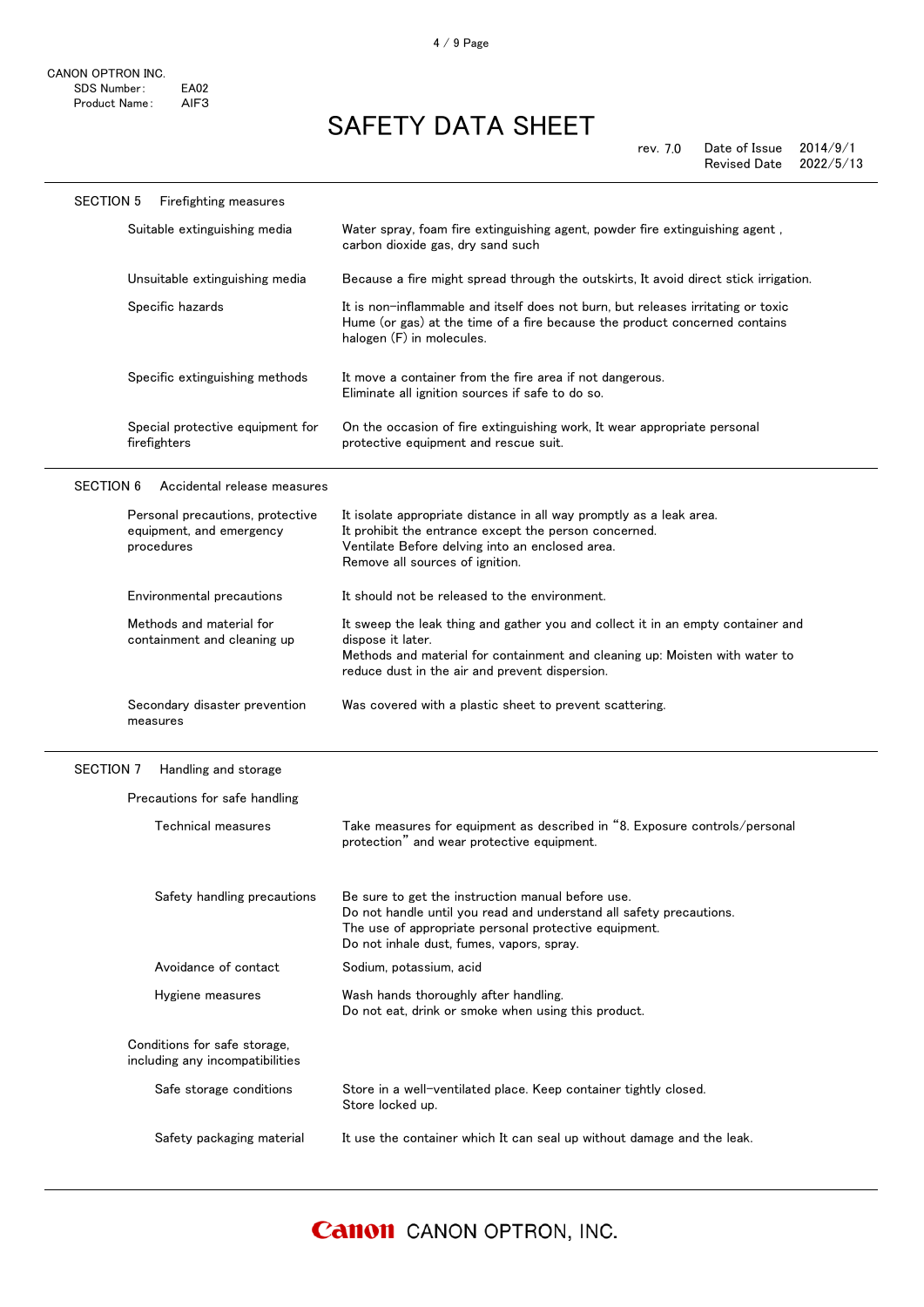$\overline{a}$ 

# SAFETY DATA SHEET

|                                                                             | <u>AIF3</u>                                                                                                          |
|-----------------------------------------------------------------------------|----------------------------------------------------------------------------------------------------------------------|
| Permissible concentration                                                   |                                                                                                                      |
| <b>ACGIH</b>                                                                | $TLV$ -TWA: 2.5 mg/m <sup>3</sup><br>(fluoride)<br>$(2015 \text{ version})$                                          |
| Appropriate engineering controls                                            | In the work shop which dust produces, It use a device, an apparatus sealed up by<br>all means or a local ventilator. |
| Individual protection measures,<br>such as personal protective<br>equipment |                                                                                                                      |
| Respiratory protection                                                      | Dustproof mask                                                                                                       |
| Hand protection                                                             | Protective gloves                                                                                                    |
| Eye/face protection                                                         | Dust-proof glasses                                                                                                   |
| Skin protection                                                             | Protective clothing                                                                                                  |
| <b>SECTION 9</b><br>Physical and chemical properties                        |                                                                                                                      |
| Appearance                                                                  |                                                                                                                      |
| Physical state                                                              | Solid                                                                                                                |
| Form                                                                        | Pellets, granules                                                                                                    |
| Colour                                                                      | White                                                                                                                |
| Odour                                                                       | None                                                                                                                 |
|                                                                             |                                                                                                                      |
|                                                                             | AIF3                                                                                                                 |
| Melting point/freezing point                                                | $1291^{\circ}C$                                                                                                      |
| Boiling point or initial boiling point<br>and boiling range                 | $1272^{\circ}C$                                                                                                      |
| Flammability                                                                | No data available                                                                                                    |
| Upper/lower flammability or<br>explosive limits                             | LEL:2.5 g/cm <sup>3</sup> (HSFS (2008))                                                                              |
| Flash point                                                                 | Noncombustibility                                                                                                    |
| Auto-ignition temperature                                                   | Noncombustibility                                                                                                    |
| Decomposition temperature                                                   | No data available                                                                                                    |
| pH                                                                          | $4.5 \sim 5$ (GESTIS (2015))                                                                                         |
| Kinematic viscosity                                                         | No data available                                                                                                    |
|                                                                             |                                                                                                                      |

### **Canon** CANON OPTRON, INC.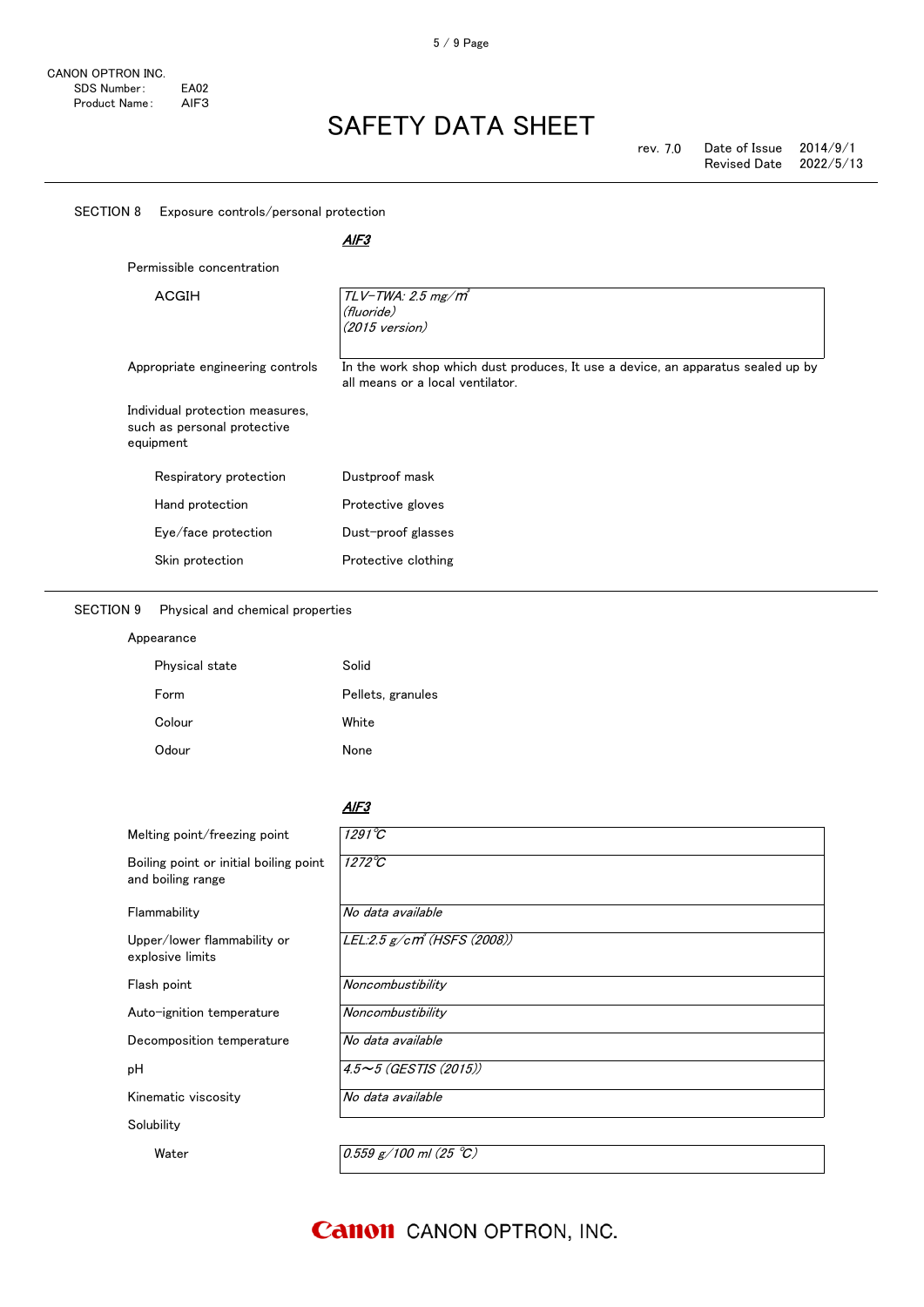6 / 9 Page

#### rev. 7.0 Date of Issue 2014/9/1 Revised Date

| Other solvents                             | Alcohol, acetone: Indissolubility acid, a base: Slightly soluble (HSDB (2015)) |
|--------------------------------------------|--------------------------------------------------------------------------------|
| Partition coefficient: n-<br>octanol/water | No data available                                                              |
| Vapour pressure                            | 133 Pa (1238°C) (ICSC (2012))                                                  |
| Density and/or relative density            | 2.882 $(25/4 °C)$ (NITE synthesis search (2015))                               |
| (Density)                                  |                                                                                |
| Relative vapor density                     | $2.9$ (air = 1) (HSFS (2008))                                                  |
| Particle characteristics                   | No data available                                                              |
| Other information                          | No data available                                                              |
|                                            |                                                                                |

### SECTION 10 Stability and reactivity

#### AlF3

| Reactivity                         | It is a non-inflammable solid.                                                                                                                                                                                                           |
|------------------------------------|------------------------------------------------------------------------------------------------------------------------------------------------------------------------------------------------------------------------------------------|
|                                    | It dissolve in water just a little bit.                                                                                                                                                                                                  |
| Chemical stability                 | No data available                                                                                                                                                                                                                        |
| Possibility of hazardous reactions | It react by contact with sodium and potassium intensely.<br>By contact with Hume of acid and the acid, It produce toxic high Hume.<br>It react with a compound containing air, the humidity and the active hydrogen<br><i>intenselv.</i> |
| Conditions to avoid                | Heating                                                                                                                                                                                                                                  |
| Incompatible materials             | Sodium, potassium, acid                                                                                                                                                                                                                  |
| Hazardous decomposition products   | By the resolution by the heating, It produce Hume of the extremely harmful<br>hvdrogen fluoride.                                                                                                                                         |

#### SECTION 11 Toxicological information

#### AlF3

| Acute toxicity(oral)                            | Mouse LD50 value: 103 mg / kg                                                                                                                                                                                                                                                                                                                   |
|-------------------------------------------------|-------------------------------------------------------------------------------------------------------------------------------------------------------------------------------------------------------------------------------------------------------------------------------------------------------------------------------------------------|
| Acute toxicity (dermal)                         | No data available                                                                                                                                                                                                                                                                                                                               |
| Acute toxicity (Inhalation: Gases)              | Solid (GHS definition)                                                                                                                                                                                                                                                                                                                          |
| Acute toxicity (Inhalation:<br>Vapours)         | Solid (GHS definition)                                                                                                                                                                                                                                                                                                                          |
| Acute toxicity (Inhalation: Dusts<br>and mists) | The classification is not possible due to lack of data. Besides, there is the<br>information of an LC50 value (4 hours) of 0.53 mg/L for rats (GESTIS (Access<br>on June 2015)), but its source is unknown.                                                                                                                                     |
| Skin corrosion/irritation                       | No data available                                                                                                                                                                                                                                                                                                                               |
| Serious eye damage/irritation                   | Because it is written that this substance is severely irritating to eyes (HSDB<br>(Access on June 2015)) and severely irritating to tissues (HSDB (Access on<br>June 2015)), it was classified in Category 2. Besides, it is also written in List 3<br>information that this substance is irritating to eyes (GESTIS (Access on June<br>2015)). |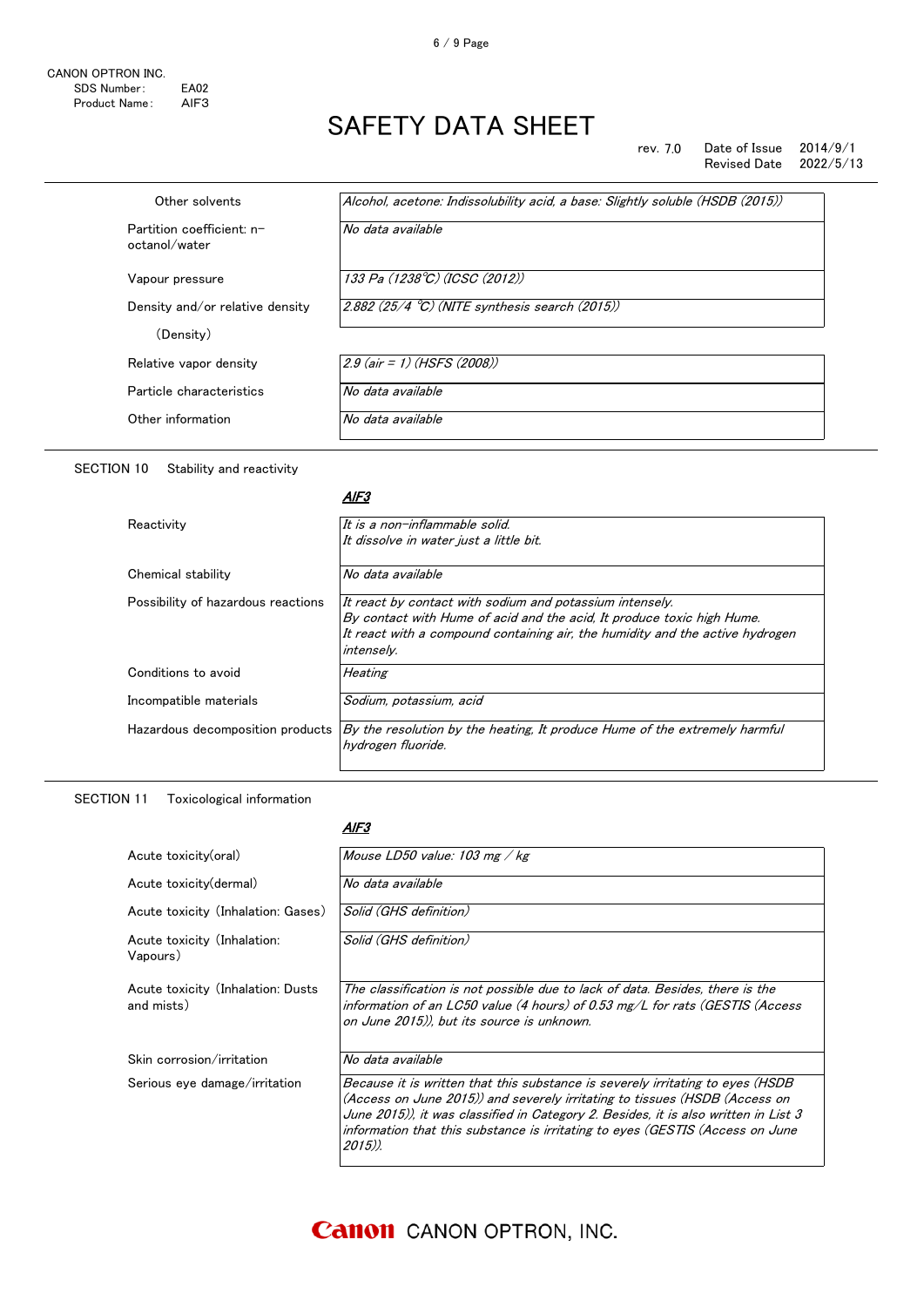rev. 7.0 Date of Issue 2014/9/1 Revised Date

| Respiratory or skin sensitization                    | The classification is not possible due to lack of data. Besides, asthmatic signs by<br>irritant particles were reported in the occupational exposure of handling this<br>substance and aluminum sulfate (EHC 194 (1997)).                                                                                                                                                                                                                                                                                                                                                                                                                                                                                                                                                                                                                                                                                                                                                                                                                                                                                                                                                                                                                                                                                                                                                                                                                                                                                               |
|------------------------------------------------------|-------------------------------------------------------------------------------------------------------------------------------------------------------------------------------------------------------------------------------------------------------------------------------------------------------------------------------------------------------------------------------------------------------------------------------------------------------------------------------------------------------------------------------------------------------------------------------------------------------------------------------------------------------------------------------------------------------------------------------------------------------------------------------------------------------------------------------------------------------------------------------------------------------------------------------------------------------------------------------------------------------------------------------------------------------------------------------------------------------------------------------------------------------------------------------------------------------------------------------------------------------------------------------------------------------------------------------------------------------------------------------------------------------------------------------------------------------------------------------------------------------------------------|
| Germ cell mutagenicity                               | The classification is not possible due to lack of data. There are no in vivo data,<br>and as for in vitro, a bacterial reverse mutation test was negative (NTP DB<br>(Access on August 2015)).                                                                                                                                                                                                                                                                                                                                                                                                                                                                                                                                                                                                                                                                                                                                                                                                                                                                                                                                                                                                                                                                                                                                                                                                                                                                                                                          |
| Carcinogenicity                                      | The classification is not possible due to lack of data. Besides, ACGIH classified<br>aluminum metal and its insoluble compound, and fluorides in A4 respectively<br>(ACGIH (7th, 2001) Fluorides, HSDB (Access on June 2015)).                                                                                                                                                                                                                                                                                                                                                                                                                                                                                                                                                                                                                                                                                                                                                                                                                                                                                                                                                                                                                                                                                                                                                                                                                                                                                          |
| Reproductive toxicity                                | Data usable for classification were not obtained from List 1 information source,<br>but a teratogenicity test result is written in HSDB of List 2. It is reported that in<br>a teratogenicity test in pregnant rats in inhalation exposure to this substance<br>through a gestation period, increased pre-implantation mortality of fertilized ova<br>at 0.03-0.2 mg/m <sup>3</sup> and fetal toxicity and teratogenicity at a higher concentration<br>occurred, but there is no information on maternal toxicity (HSDB (Access on<br>June 2015)). It is difficult to confirm the details of the original literature written<br>in Russian (Lenchenko, V.G. et al. (1974)), but by considering that the report<br>suggests serious reproductive toxicity effects such as embryonic death and<br>malformation from an extremely low concentration, the substance was classified<br>in Category 2 only from this one report in this hazard class.                                                                                                                                                                                                                                                                                                                                                                                                                                                                                                                                                                         |
| Specific target organ toxicity (single<br>exposure)  | From the data that this substance is irritating to the respiratory tract and causes<br>nasal bleeding and vomiting (HSDB (Access on June 2015)), it was classified in<br>Category 3 (respiratory tract irritation).                                                                                                                                                                                                                                                                                                                                                                                                                                                                                                                                                                                                                                                                                                                                                                                                                                                                                                                                                                                                                                                                                                                                                                                                                                                                                                     |
| Specific target organ<br>toxicity(repeated exposure) | There are no data on this substance.<br>This substance is used as an additive in aluminum refining.<br>In an epidemiological survey of workers exposed to fluorides in aluminum refining,<br>the majority of 107 employees exposed to relatively high concentrations $(2.4 - 6.0)$<br>mg/m) developed fluorosis after 10-year exposure and showed moderate to<br>severe osteosclerosis with the limitation of dorsal spine mobility after 15 years<br>(ACGIH (7th, 2001) Fluorides). Moreover, it is reported that workers in<br>occupational exposure to fluorides did not show bone lesions at an average<br>concentration of 2.65 mg/m, but developed bone changes at an average<br>concentration of 3.38 mg/m <sup>3</sup> (ACGIH (7th, 2001) Fluorides).<br>Therefore, it was classified in Category 1 (bone).<br>Besides, effects on teeth by this substance were not reported, but it became<br>evident that excessive ingestion of fluorine affects mainly skeletal tissues (bones<br>and teeth). On top of that, dental fluorosis only occurs in tooth developing stage<br>from birth to 6 or 8 years of age unlike bones (IPCS 227 (2002)), and<br>concentrations above 1.5 mg/L of the WHO Guideline value for drinking water<br>quality carry an increased risk of dental fluorosis, and much higher<br>concentrations could lead to skeletal fluorosis (WHO (2011) Guidelines for<br>drinking-water quality, 4th ed.), therefore, it is thought that this substance<br>possibly affects teeth in children. |
| Aspiration hazard                                    | No data available                                                                                                                                                                                                                                                                                                                                                                                                                                                                                                                                                                                                                                                                                                                                                                                                                                                                                                                                                                                                                                                                                                                                                                                                                                                                                                                                                                                                                                                                                                       |
| Other information                                    | No data available                                                                                                                                                                                                                                                                                                                                                                                                                                                                                                                                                                                                                                                                                                                                                                                                                                                                                                                                                                                                                                                                                                                                                                                                                                                                                                                                                                                                                                                                                                       |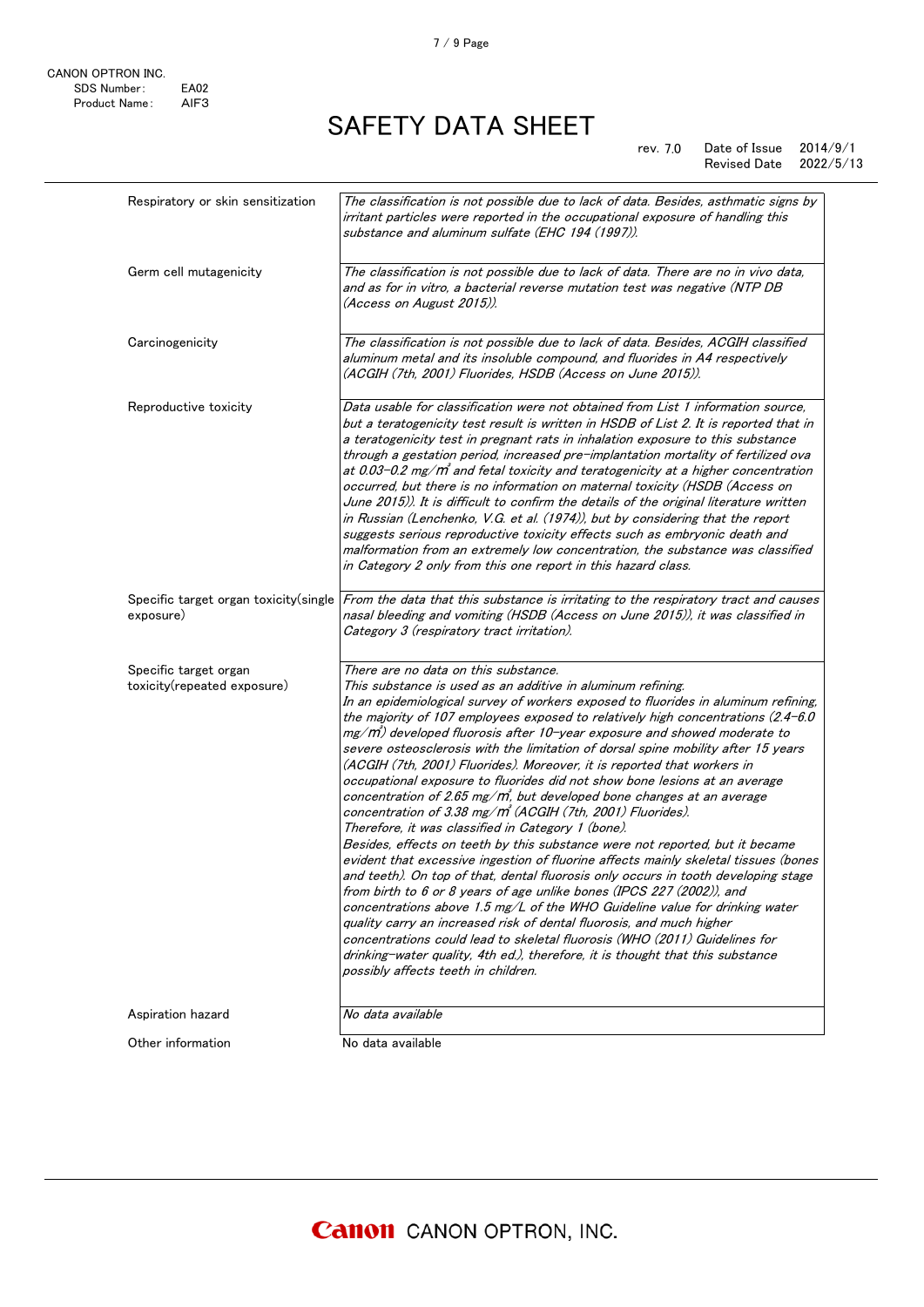$\overline{a}$ 

### SAFETY DATA SHEET

#### SECTION 12 Ecological information

 $AIF3$ 

|                   | Toxicity                                                       |                                                                                                                                                                                                                               |
|-------------------|----------------------------------------------------------------|-------------------------------------------------------------------------------------------------------------------------------------------------------------------------------------------------------------------------------|
|                   | Hazardous to the aguatic<br>environment Short-<br>term(acute)  | No data available                                                                                                                                                                                                             |
|                   | Hazardous to the aquatic<br>environment Long-<br>term(chronic) | No data available                                                                                                                                                                                                             |
|                   | Persistence and degradability                                  | No data available                                                                                                                                                                                                             |
|                   | Bioaccumulative potential                                      | No data available                                                                                                                                                                                                             |
|                   | Mobility in soil                                               | No data available                                                                                                                                                                                                             |
|                   | Hazard to the ozone layer                                      | No data available                                                                                                                                                                                                             |
|                   | Other adverse effects                                          | No data available                                                                                                                                                                                                             |
| <b>SECTION 13</b> | Disposal considerations                                        |                                                                                                                                                                                                                               |
|                   | Waste treatment methods                                        | Process is contracted to industrial waste disposers who received approval of a<br>prefectural governor.                                                                                                                       |
|                   | Contaminated container and<br>contaminated packaging           | The container is recycled after being cleaned, or is appropriately processed<br>according to the standards of related laws and regulations.<br>When disposing of empty containers, the contents should be completely removed. |

#### AlF3

| International regulation                                   |                                                                                                                                                                                                                          |
|------------------------------------------------------------|--------------------------------------------------------------------------------------------------------------------------------------------------------------------------------------------------------------------------|
| UN number                                                  | 1759                                                                                                                                                                                                                     |
| UN proper shipping name                                    | CORROSIVESOLID, N.O.S.                                                                                                                                                                                                   |
| UN classification                                          | 8                                                                                                                                                                                                                        |
| Transport hazard class                                     | Not applicable                                                                                                                                                                                                           |
| Packing group                                              | I                                                                                                                                                                                                                        |
| Hazardous to the aguatic<br>environment                    | No data available                                                                                                                                                                                                        |
| Maritime transport in bulk<br>according to IMO instruments | No data available                                                                                                                                                                                                        |
| Japanese lows and regulations                              | Refer to "15. Regulatory information."                                                                                                                                                                                   |
| Special precautions for users                              | Requires retention of yellow card when transporting.<br>When transporting, protect from direct sunlight and take on cargo without<br>breakage of container, corrosion and leakage.<br>Do not stack heavy good thereupon. |
| <b>Special Provisions</b>                                  | 154                                                                                                                                                                                                                      |